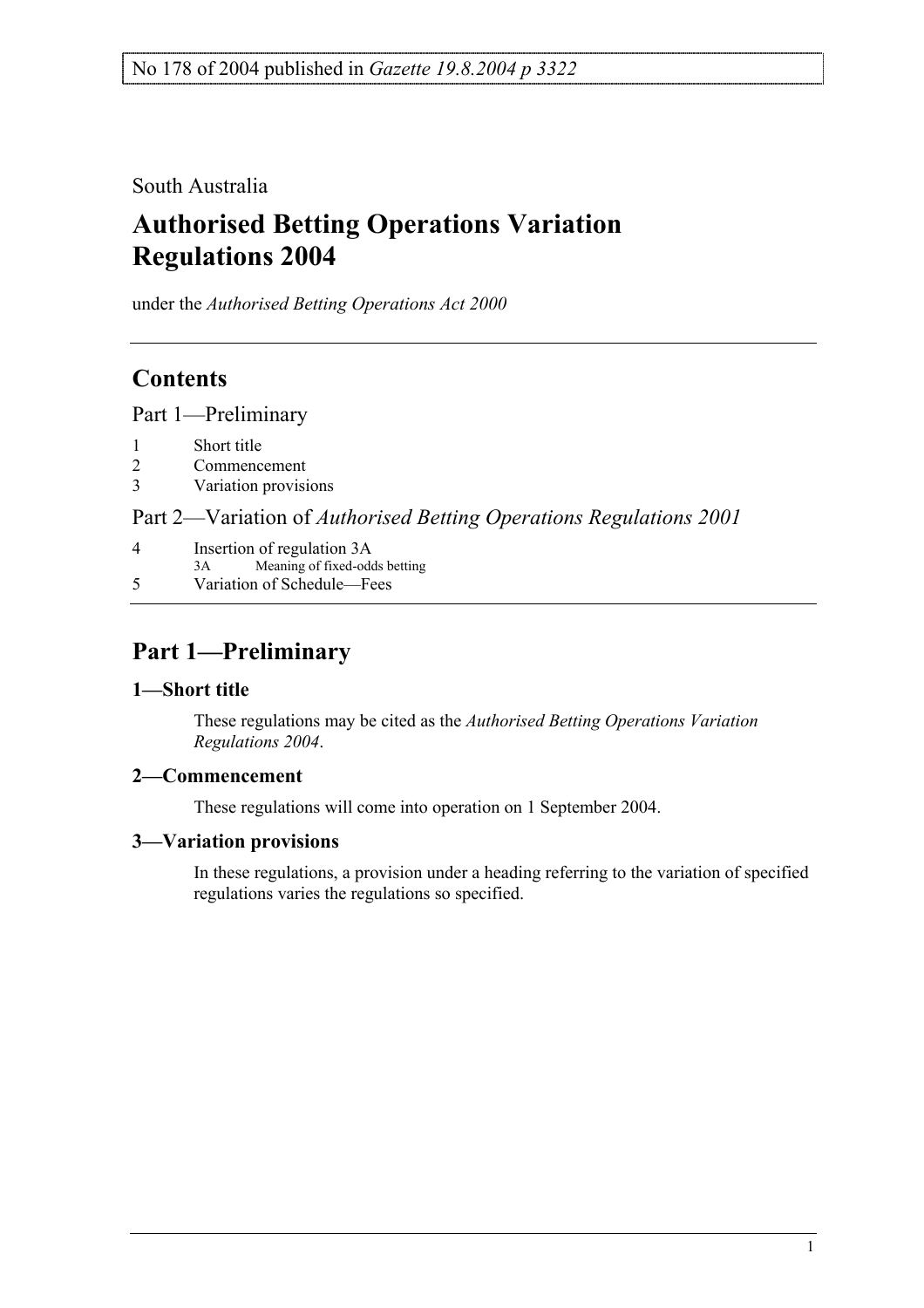### **Part 2—Variation of** *Authorised Betting Operations Regulations 2001*

### **4—Insertion of regulation 3A**

After regulation 3 insert:

#### **3A—Meaning of fixed-odds betting**

- (1) Pursuant to section 91(2)(ab) of the Act, the following forms of betting on races held by licensed racing clubs, or races that are the subject of approved contingencies, are declared to be fixed-odds betting for the purposes of the Act:
	- (a) the form of betting where a person makes a bet on a race result at starting price odds;
	- (b) the form of betting where a person makes a bet on a race result at best price odds;
	- (c) the form of betting where a person makes a bet on a race result on the basis that the amount payable on a winning bet is the amount that would be payable if the bet had been made as a totalisator bet with—
		- (i) the holder of the major betting operations licence; or
		- (ii) if the holder of the major betting operations licence is not conducting off-course totalisator betting in respect of the race, the body authorised to conduct off-course totalisator betting on the race in the jurisdiction in which the race is held,

(ignoring any adjustment to the totalisator dividend that would have resulted if the bet had actually been made as a totalisator bet).

(2) In this regulation—

*best price odds* means the odds determined—

- (a) in the case of a race held by a licensed racing club—by staff of the Commissioner attending the race for the purpose or, in the absence of such staff, by the club; or
- (b) in the case of any other race—by the body holding the race,

to be the best price for the race result (the most favourable odds available on the race result at any time);

*starting price odds* means the odds determined—

- (a) in the case of a race held by a licensed racing club—by staff of the Commissioner attending the race for the purpose or, in the absence of such staff, the club; or
- (b) in the case of any other race—by the body holding the race,